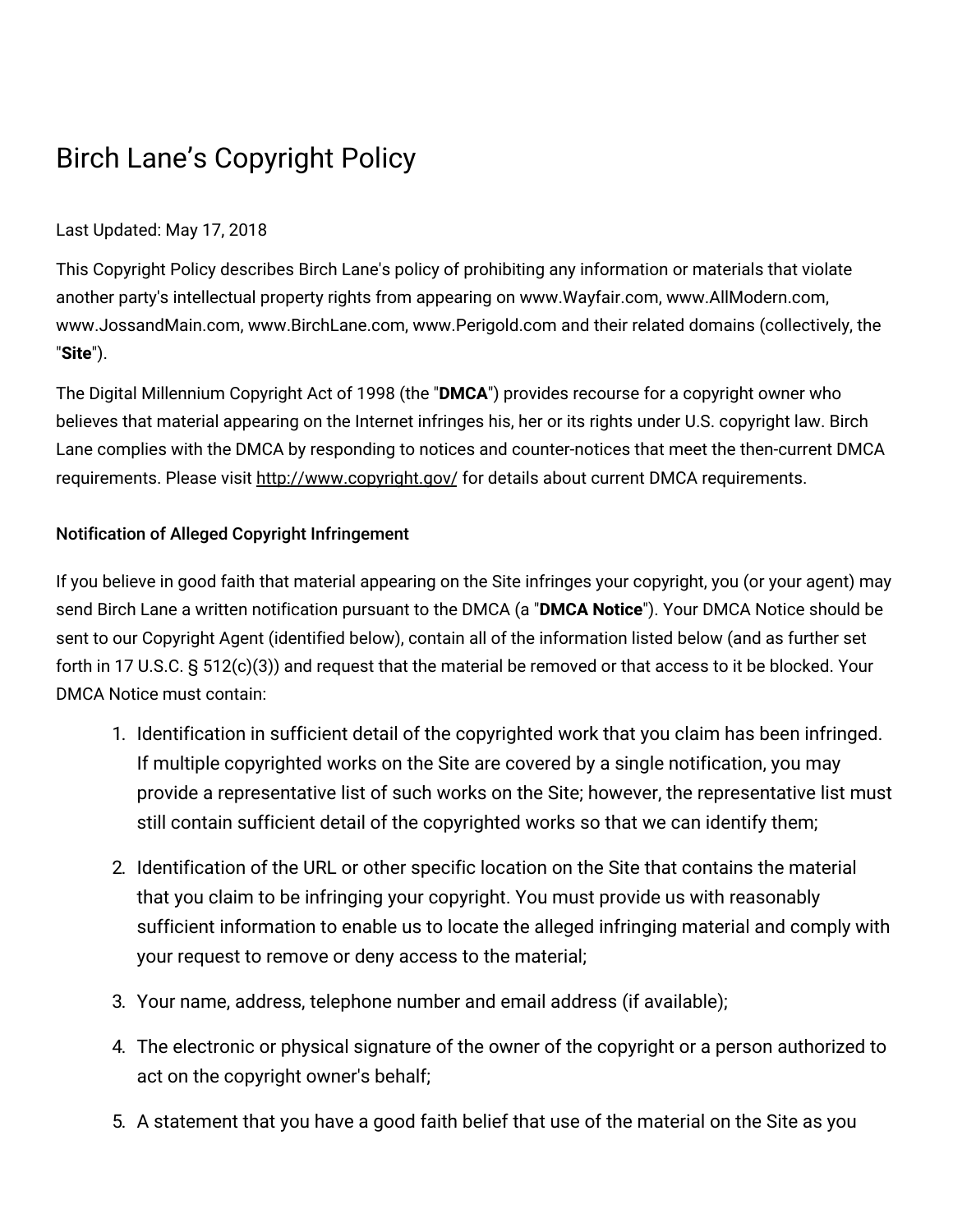have described in the DMCA Notice is not authorized by the copyright owner or its agent or the law; and

6. A statement that you swear under penalty of perjury that the information contained in your notification is accurate and that you are the copyright owner or that you are authorized to act on behalf of the owner of an exclusive right that is allegedly infringed.

You must submit any notification of an alleged copyright infringement to Birch Lane's Copyright Agent by mail or email as set forth below:

Birch Lane Copyright Agent Attn: Legal 4 Copley Place, Floor 7 Boston, MA 02116 Email: [legal@wayfair.com](mailto:legal@wayfair.com) (please reference "Birch Lane DMCA Notice")

If you fail to comply with all of the above requirements, your DMCA Notice will not be valid. Please note that you may be liable for damages, including court costs and attorneys' fees, if you materially misrepresent that materials on the Site are infringing a copyright.

## Counter Notification

If you believe in good faith that your own copyrighted material has been removed from the Site as a result of mistake or misidentification, you may submit a written counter notification letter to Birch Lane's Copyright Agent pursuant to Sections 512(g)(2) and (3) of the DMCA. To be an effective counter notification under the DMCA, your written correspondence must include substantially the following:

- 1. Identification of the material that has been removed or disabled and the location at which the material appeared before it was removed or disabled;
- 2. A statement that you consent to the jurisdiction of the Federal District Court in which your address is located or in Boston, Massachusetts if your address is outside the United States;
- 3. A statement that you will accept service of process from the party that filed the notification of alleged copyright infringement or the party's agent;
- 4. Your name, address and telephone number;
- 5. A statement that you swear under penalty of perjury that you have a good faith belief that the material in question was removed or disabled as a result of mistake or misidentification of the material to be removed or disabled, or that the material identified by the complaining party has been removed or disabled at the URL or web location and will no longer be shown